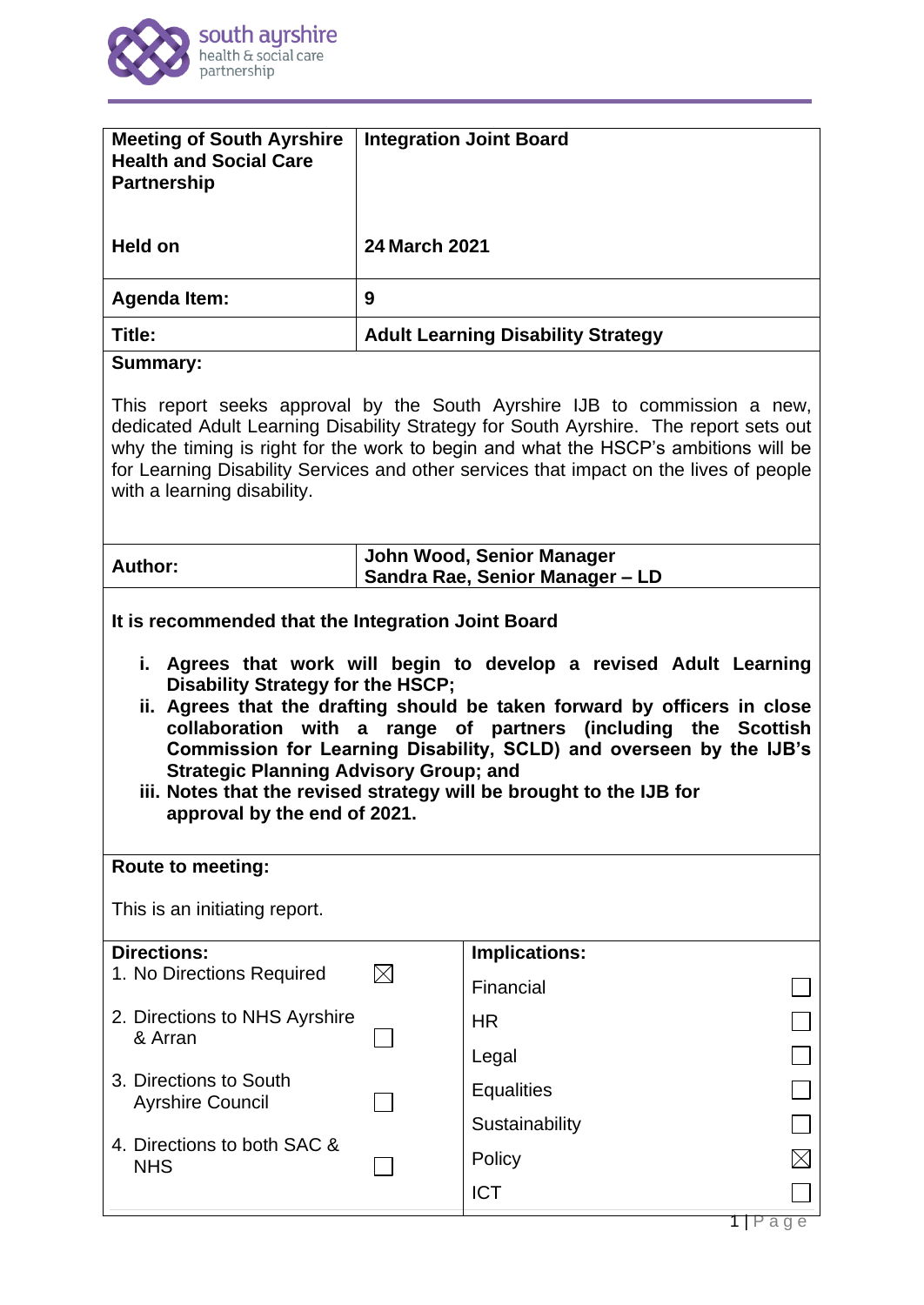

# **Adult Learning Disability Strategy**

# **1. PURPOSE OF REPORT**

1.1This report seeks approval by the South Ayrshire IJB to commission a new, dedicated Adult Learning Disability Strategy for South Ayrshire. The report sets out why the timing is right for the work to begin and what the HSCP's ambitions will be for Learning Disability Services and other services that impact on the lives of people with a learning disability.

#### **2. RECOMMENDATION**

#### **2.1It is recommended that the Integration Joint Board**

- **i. Agrees that work will begin to develop a revised Adult Learning Disability Strategy for the HSCP;**
- **ii. Agrees that the drafting should be taken forward by officers in close collaboration with a range of partners (including the Scottish Commission for Learning Disability, SCLD) and overseen by the IJB's Strategic Planning Advisory Group; and**
- **iii. Notes that the revised strategy will be brought to the IJB for approval by the end of 2021.**

#### **3. BACKGROUND INFORMATION**

- 3.1South Ayrshire IJB has delegated authority for all adult learning disability services within South Ayrshire, currently working under the existing Adult Learning [Disability Strategy](https://www.south-ayrshire.gov.uk/health-social-care-partnership/documents/full%20learning%20disability%20strategy%20document.pdf) which runs to 2022. The existing strategy applies to all adults with learning disabilities, including those aged from 16 years onwards who are in transition into adult services. The Strategy sought to signal a change in what people can expect and a shift to being supported within the community; and details how communities can support this shift. It was developed with a clear reference to the 2013 Keys to Life national strategy for learning disability.
- 3.2People with a learning disability, their families and carers have the right to be valued as individuals and lead fulfilling lives. They have the right to access and participate in their communities and benefit from a fair and inclusive society as well as contributing to the local economy. Within South Ayrshire HSCP we are proposing to continue our progress with a revised, comprehensive Learning Disability Strategy.

#### Current provision of services (pandemic response)

3.3As with all other areas, Learning Disability Services have had to adapt through the various 'lockdown' and physical distancing measures in place as a result of the COVID-19 pandemic.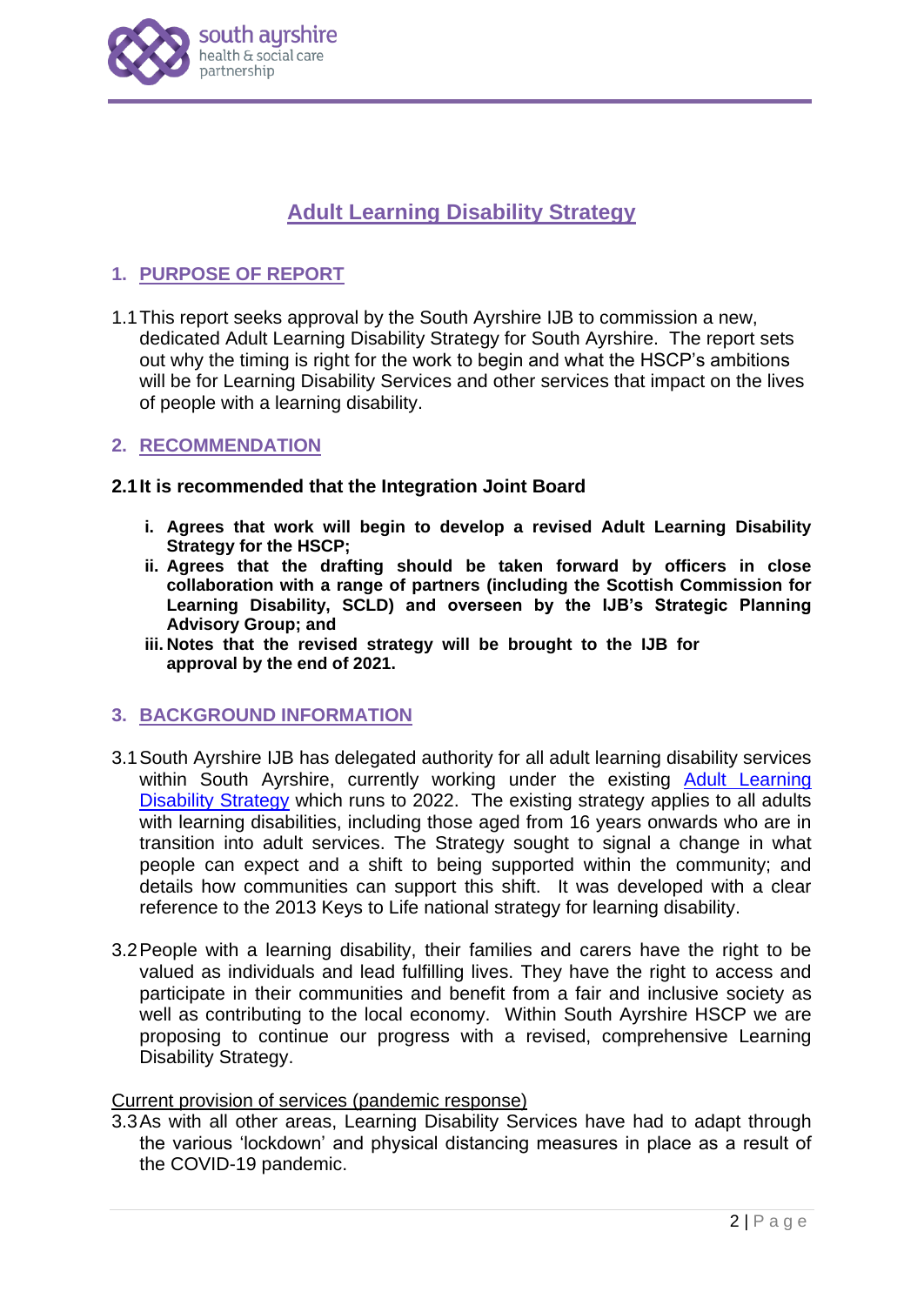

- 3.4The Learning Disability nursing and social work services remained open during lockdown to support our people we support to comply with or follow guidance and our staff played an active role in the first months of lockdown to support families, carers and service providers to adapt to the measures.
- 3.5The HSCP introduced a community connector post at the outset of lockdown to ensure we kept in touch with service users and their families. We also took meals to those who lived alone or were a risk to self or others and had their care provision cut or paused. We also used respite for our complex supports whose family were shielding and there was a crisis in care.
- 3.6We are now providing bespoke micro-break visits which are increasing in compliance with social distancing. We are also offering day services in different, innovative ways. Our revised strategy and future models of service (commissioned and in-house) will build on what we have learned over the course of the past twelve months.

# **4. REPORT**

- 4.1South Ayrshire HSCP has made good progress on delivering the extant Learning Disability strategy (reported to the Performance and Audit Committee) but with the policy landscape changing (e.g. the recent publication of a refreshed national learning disability strategy 'Keys to Life' and the implications of the Review of Adult Social Care), and our services having to adapt to the impact of COVID-19, the time is now right to draft a new strategy. This will follow the publication of the IJB Strategic Plan, allowing for alignment to the HSCP's overall strategic objectives.
- 4.2The strategy will be reviewed in its entirety and our intention is following agreement by the  $IJB -$  to publish a new strategy by the end of this year. Meaningful engagement with the people we support and with carers will be fundamental to our approach and, if agreed, the HSCP will employ a staff member dedicated to engagement. They will run a Learning Disability champions board and ensure we have dedicated resource to understand the needs and aspirations of people with LD.
- 4.3We hope a new strategy will allow us to consider what the needs and aspirations of those with a learning disability are, to better understand the make-up of our learning-disabled community, and to work together with a range of partner in achieve these ambitions. The strategy will take into consideration the funding pressures currently places on public services
- 4.4Importantly, while basing the strategy on the needs of our local population, we will incorporate the [Keys to Life](https://keystolife.info/wp-content/uploads/2019/03/Keys-To-Life-Implementation-Framework.pdf) national LD strategy and the Coming Home [Report](https://www.gov.scot/publications/coming-home-complex-care-needs-out-area-placements-report-2018/) (on out of area placements) as well as the recent recommendations of the [Independent Review of Adult Social Care](https://www.gov.scot/groups/independent-review-of-adult-social-care/) as appropriate.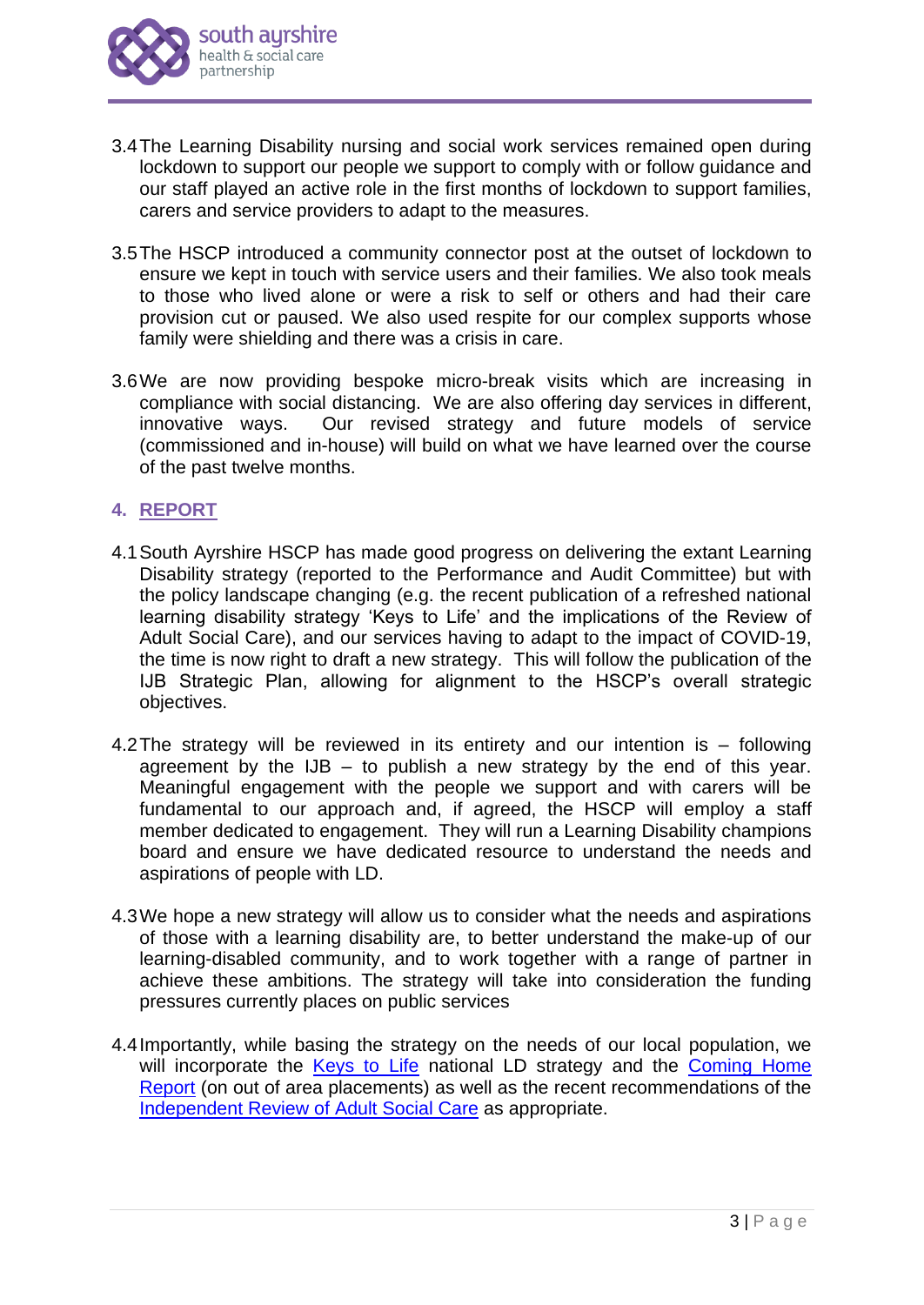

#### Proposed drafting process

- 4.5Following consideration and agreement by the IJB, HSCP officers will work to draft a revised Learning Disability Strategy for South Ayrshire in collaboration with the people we support, carers, local partners and staff. It is also proposed that we formalise a strategic partnership with the Scottish Commission for Learning Disability (SCLD) to support us through the drafting process with their expertise – the IJB are invited to specifically endorse this approach
- 4.6It is proposed that the drafting process follows a series of steps, broadly set out below:

#### **1. Engagement**

- A Steering Group/Champions Board comprising people with learning disabilities and family carers will be established. This group will meet approximately monthly throughout the period of developing the strategy.
- Having a development time of one year will allow us to implement good practice in engagement e.g. more than one phase of engagement, employing a range of engagement methods to reach as many people as possible.
- How we engage with people depends largely on when and how lockdown restrictions are eased. A full range of citizens, partners and stakeholders will be encouraged to participate.

#### **Governance**

- A Strategy Development Group should be set up to: develop and agree on the scope and vision of the strategy; oversee the development of the strategy document; develop arrangements for the implementation and review of the strategy; oversee the communications strategy.
- This group should meet monthly, and should include representation from: HSCP managers; managers from other parts of the local authority with responsibility for services that people with learning disabilities use e.g. Housing, Education, Third sector organisations; the Strategy Steering Group.
- Regular oversight and input will be provided by the IJB Strategic Planning Advisory Group.

## **Communications**

• A communications plan should be developed to make sure all stakeholders are aware that a strategy is being developed, and are aware of the part they can play in its development. As people with learning disabilities are key stakeholders, communications will need to be made accessible.

#### **Review, Plan and Monitor**

- The next step will be to assess the current position. This involves undertaking a strategic review of the implementation of the last strategy.
- After assessing the evidence of the current position, the next stage will be to plan activities and services that will help move towards the strategic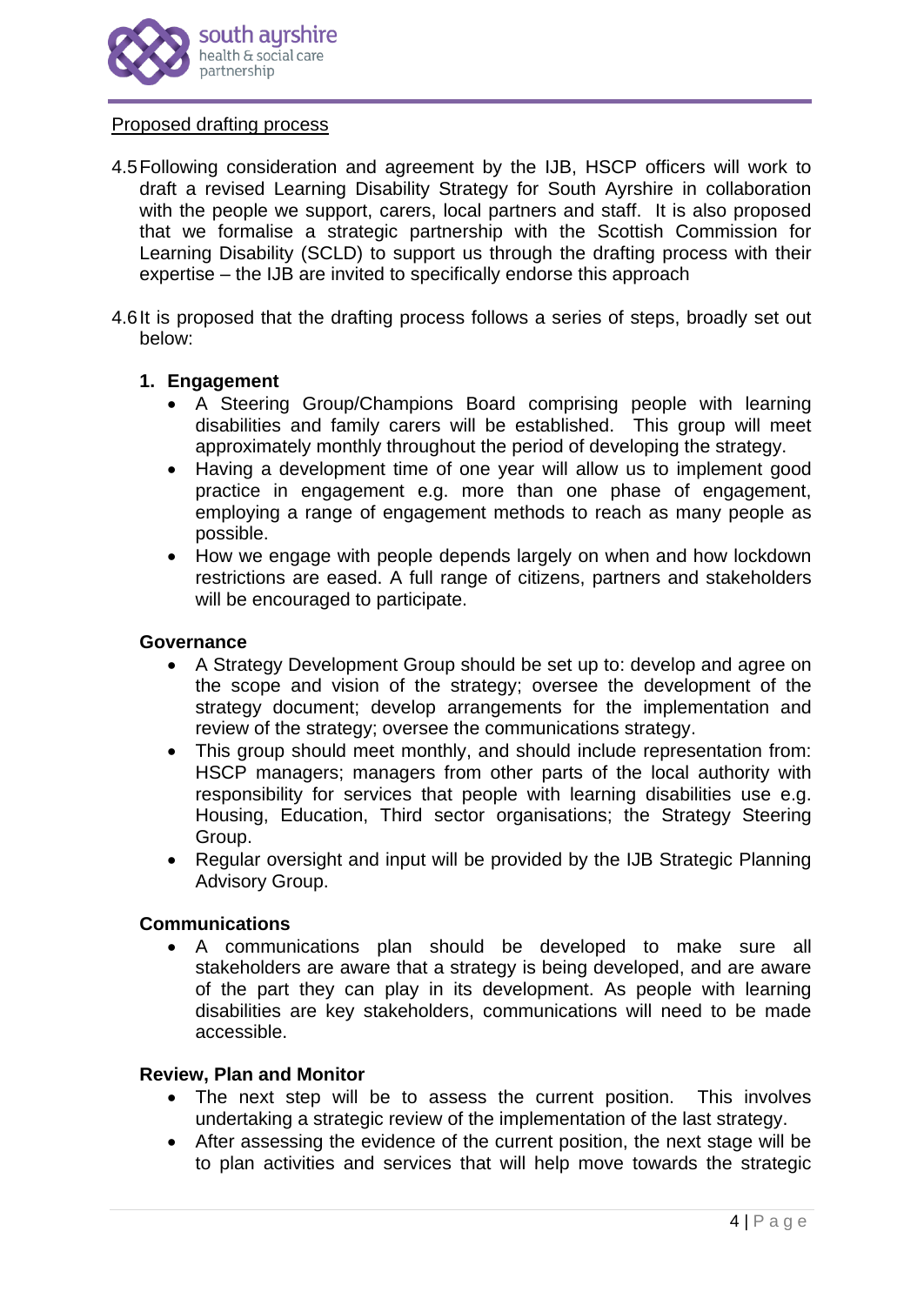

outcomes and vision of life in South Ayrshire for people with learning disabilities. Engagement with people with learning disabilities at this stage will be useful to hear, not only people's life experiences, but views about solutions and the kind of support that would be most useful

- It will be important to know how well the implementation of the plan is progressing. Therefore, the implementation plan should include detail on measurable performance indicators and outcomes, agreed responsibilities with timescales, a clear reporting process, a feedback loop process that ensures the HSCP learns along the way and enables it to change course when needed, and a plan for people with learning disabilities and other stakeholders to continue to influence the plan (engagement is not just for the strategy development phase).
- 4.7Monitoring and review will be undertaken between the IJB and its subcommittees (SPAG and Performance and Audit as appropriate).

# 5. **STRATEGIC CONTEXT**

5.1 Learning disability services are a core service for the HSCP and are vital to driving our strategic objectives and improving outcomes for the community. At the time of submitting this report, the new IJB Strategic Plan is being submitted for agreement. It outlines seven key objectives and the Learning Disability Strategy will align clearly with these.

## 6. **IMPLICATIONS**

## **6.1 Financial Implications**

6.1.1There will ultimately be significant financial implications of the Learning Disability Strategy but these implications will be brought to the IJB as appropriate.

## **6.2 Human Resource Implications**

6.2.1There are no HR implications to agreeing this report.

## **6.3 Legal Implications**

6.3.1There are no legal implications to agreeing this report.

## **6.4 Equalities implications**

6.4.1A full equality impact assessment will be undertaken on the final strategy.

## **6.5 Sustainability implications**

6.5.1There are no sustainability implications to agreeing this report.

## **6.6 Clinical/professional assessment**

6.6.1The views of professional groups will be taken into close consideration as the strategy is developed.